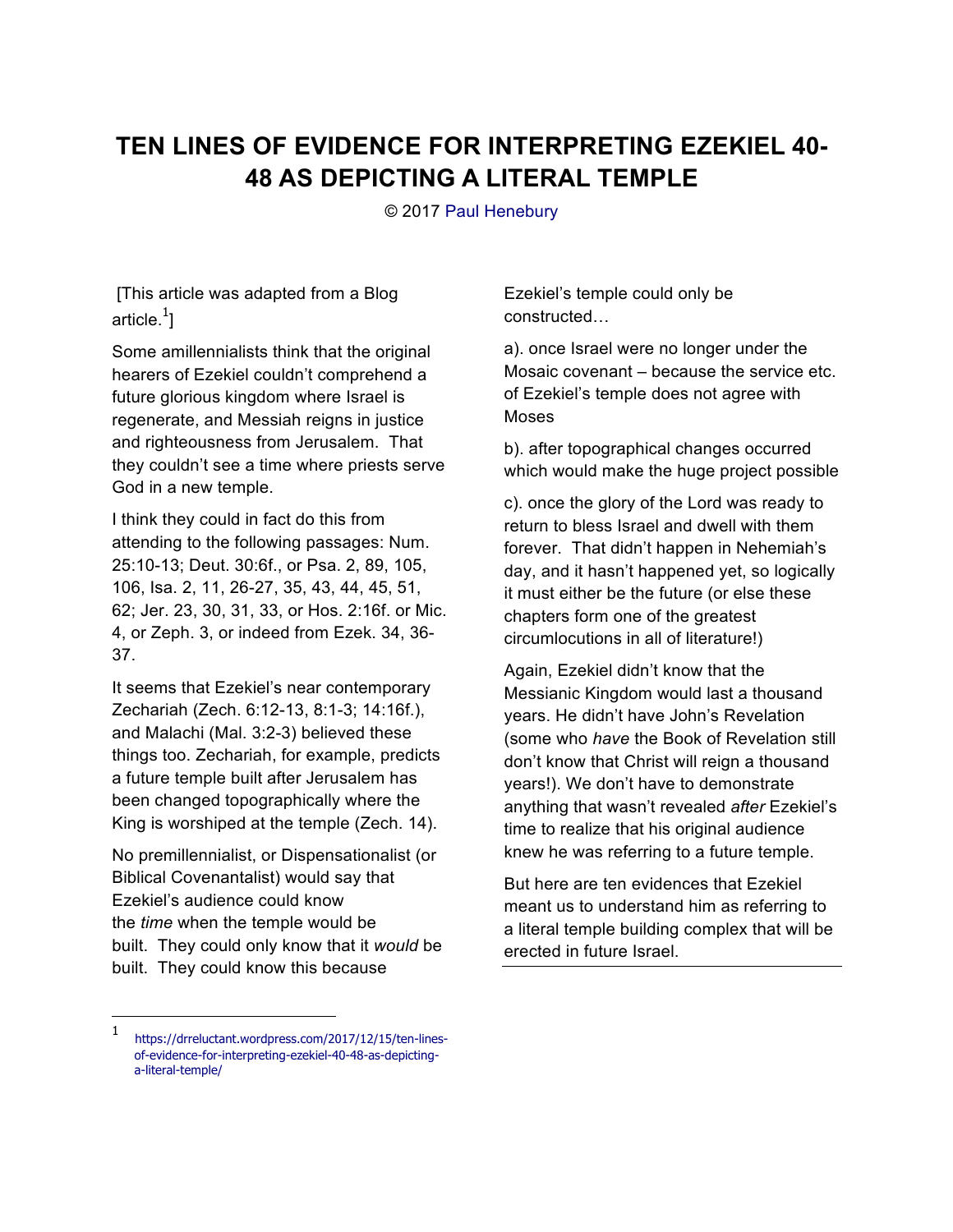1. Ezekiel calls it a temple over and over. E.g. In Ezekiel 40:5, 45 – where the priestly function is mentioned; in Eze.  $41:6-10$  – where its chambers are described in pedantic detail; in Eze. 42:8 – where the length of the chambers depends on their position relative to the sanctuary; in Eze. 43:11 – where God declares: "make known to them the design of the house, its structure, its exits, its entrances, all its designs, all its statutes, and all its laws. And write  $it$  in their sight, so that they may observe its whole design and all its statutes, and do them." How can any reader take these details seriously and find their fulfillment in the NT church?

Moving forward in the passage, in Ezekiel 43:21 a bull is to be offered as a sin-offering outside the house; in Eze. 45:20 – an atonement is made for the simple on the seventh day of the month; in Eze. 46:24 – sacrifices are boiled at designated places; and in Eze.  $48:21 -$  the huge allotment for the sanctuary is measured (it is very different to New Jerusalem in Rev. 21!).

- 2. There are laws to perform in the temple (Ezek. 43:11-12). Quite how one can perform these commands in the church is a mystery beyond the mystery of the church itself.
- 3. Ezekiel stipulates two divisions of priests, only one of whom (Zadokites)

can approach the Lord (Eze. 44:15). These Zadokites are given land separate from other Levites (Eze. 48:11).

- 4. Ezekiel refers to New Moons and sacrifices (Eze. 46:1, 6). New Jerusalem has no need of moonlight (Rev. 21:23).
- 5. The tribes of Israel are given specific allotments of land all around the temple (Ezek. 48)
- 6. The two temples at the beginning and the end of the Book of Ezekiel form a structural arc. The first temple is literal. Nothing is said about the more detailed temple at the end of Ezekiel being a mere symbol. In fact, in Ezekiel 8:3ff. "the visions of God" recorded what really did occur (cf. Eze. 40:2), not what would symbolically happen.
- 7. In Ezekiel 10 the Shekinah leaves the actual temple in Jerusalem by the East Gate. In chapter 43 it returns via the East Gate and remains.
- 8. A sanctuary is mentioned in the new covenant chapters (Ezekiel 36 & 37). For example, after Israel has been cleansed, God declares: "I will make a covenant of peace with them; it will be an everlasting covenant with them. And I will place them and multiply them, and will set My sanctuary in their midst forever." (Ezek. 37:26. cf. 43:7).

This indicates something about the timing of the fulfillment of the